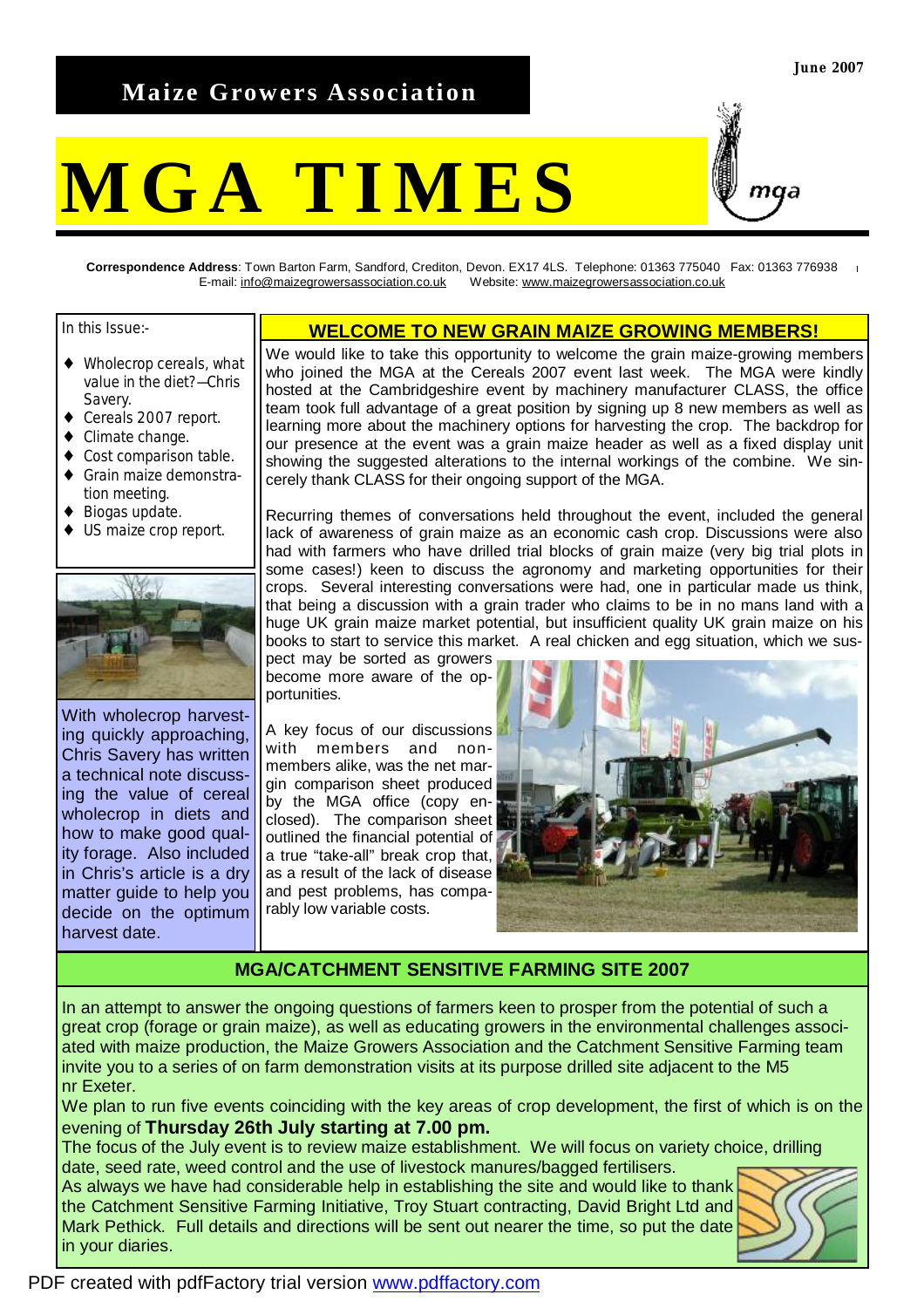#### **MGA TIMES Page 2**

### **ENERGY MAIZE GETS DOUBLE BOOST**

Members keen to explore the potential biogas generation opportunities from crop-fed anaerobic digesters, will no doubt be delighted to hear that the technology is set for a further significant financial boost. In the Department of Trade and Industries (DTI's) consultation on the reform of the Renewables Obligation (the governments main mechanism of financially supporting the production of renewable energy), anaerobic digestion, along side other emerging technologies, is set to receive the highest level of support. Historically, each unit of renewable power, what ever its source, has been allocated an equal Renewable Obligation certificate (ROC) value. In the future, in an attempt to boost the investment in new and potentially more efficient technologies, the consultation proposes to band technologies into four groups with differing ROC values. The table below, taken from the DTI consultation document, sets out the proposed banding and confirms crop anaerobic digestion to be in the 2 Renewables Obligations Certificate (ROC) category. In effect this means that from April 2009, when the proposed measures are set to take effect, the "subsidy" paid to producers of energy derived from anaerobic digestion could be doubled.

#### **Table showing proposed Renewables Obligations Certificate banding.**

| Band               | Technologies                                                                                                                                                                                                                                                                  | Level of suppor<br>ROCs/MWh |  |
|--------------------|-------------------------------------------------------------------------------------------------------------------------------------------------------------------------------------------------------------------------------------------------------------------------------|-----------------------------|--|
| <b>Falablichod</b> | Sewage gas, landfill gas; co firing of non-energy crop-<br>(regular) biomass                                                                                                                                                                                                  | 0.25                        |  |
| <b>Beference</b>   | Onchere wind; hydro electric; ao firing of energy araps; $-1.0$<br>FfW with combined heat and power; other not specified                                                                                                                                                      |                             |  |
| Post-demonstration | Offshore wind; dedicated regular biomass.                                                                                                                                                                                                                                     | 1.5                         |  |
|                    | Ernerging technologies Wave; tichlistream; advanced conversion technologies.<br>(anaerobic digestion, gasification and pyrolysis);<br>dedicated biomass burning energy crops (with or<br>without CHPI, dedicated regular biomass with CHP;<br>sclar photovollaids; geothermal | 2.0                         |  |

Members keen to learn more of the proposals can get copies of the full document by contacting the MGA office.



#### **MGA DIGS DEEPER INTO THE POTENTIAL FOR BIOGAS PRODUCTION IN THE UK.**

In anticipation of the imminent consultation on the Renewable Obligation system, a delegation consisting of the MGA chairman, three members and John Morgan of the MGA office team, met up with executives of Scottish and Southern power to discuss the micro generation via maize fed anaerobic digesters. We received a really positive and warm welcome, hearing from the "horses mouth" how the ongoing and ever increasing Renewables Obligation will continue to bolster the economics of renewable power generation for the short and medium term.

Further discussions are on the cards and members keen to learn more should contact the office.



The MGA are proposing to organise a tour to Germany in the Autumn, following in the footsteps of the European Maize Meeting in 2006. The focus will be on maize as an energy producing crop, concentrating on the economics and research work as well as the implications at farm level.

Further details will be posted as soon as an itinerary and dates have been finalised. We anticipate this will be a popular event, so please contact the office if you wish to register your interest.

## **29TH JUNE—DEADLINE!**

For those members in a priority catchment as part of the English Catchment Sensitive Farming Delivery Initiative (ECSFDI), the **29th of June** is the last day to put an application in for a grant. These grants (up to a maximum of £10,000 per farm) are available for various capital improvement works, depending on the particular catchment you are in. Typical high priority items (most likely to be approved) are: -

- Fencing stock out of streams (and relocation of troughs).
- Yard work for clean & dirty water separation.
- Roofing manure stores and stock gathering areas.
- Cattle & farm access tracks.
- Biobeds.

To check on your eligibility, log on to the ECSFDI website – **[www.defra.gov.uk/farm/environment/water/csf](http://www.defra.gov.uk/farm/environment/water/csf)** or give the office a call and we can check for you.